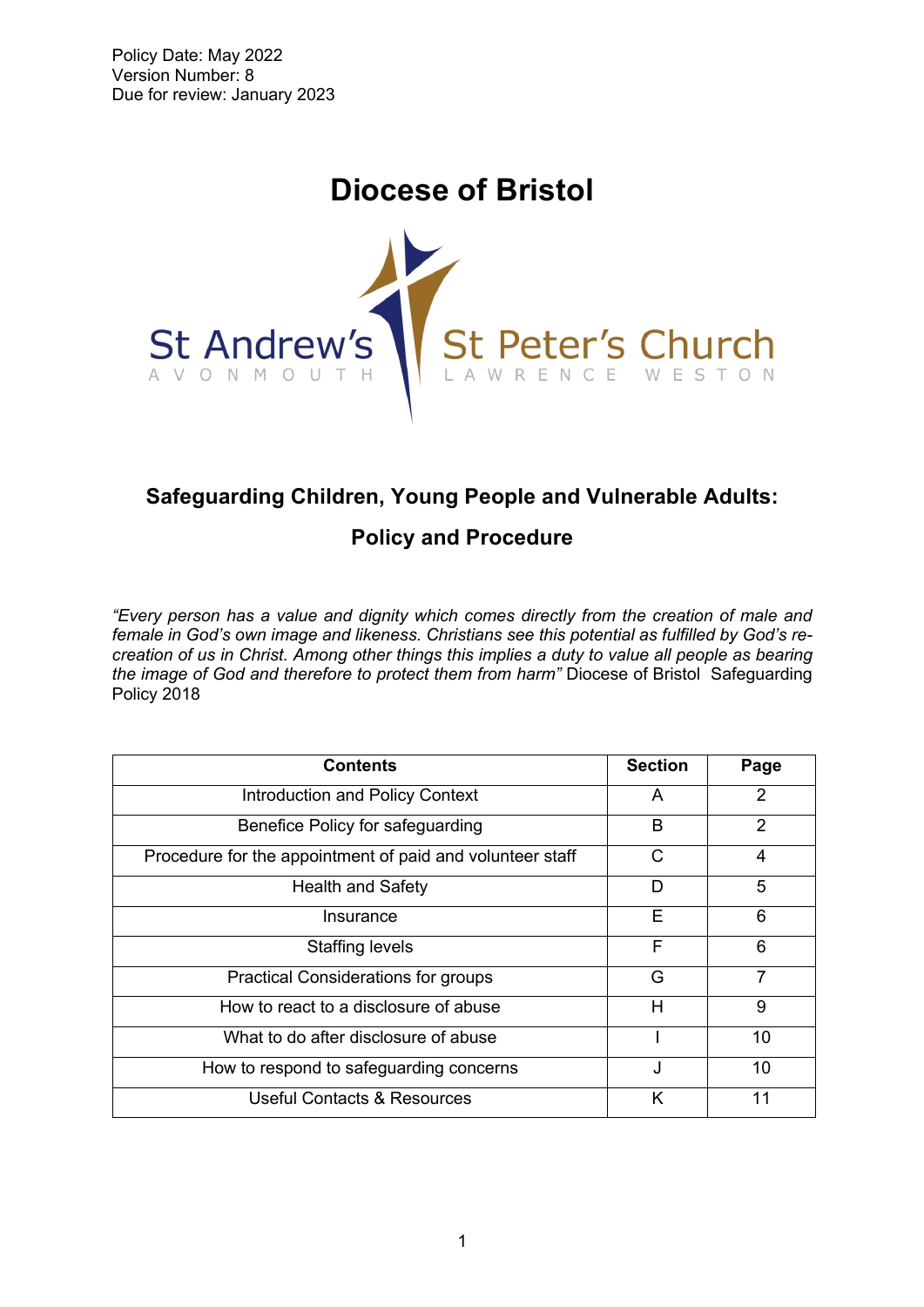Policy Date: May 2022 Version Number: 8 Due for review: January 2023

#### **Section A: Introduction**

The following policy and procedures were agreed by the St Andrew's Church PCC on , and St Peter's Church PCC on  $8<sup>th</sup>$  March 2023, and will be reviewed annually to ensure that the Benefice can meet its obligations to safeguard children and young people, and vulnerable adults.

Incumbent: Rev Dr Andy Murray

St Peter's Churchwardens: John Maslen & Llewelyn Lawton

St Andrew's Churchwardens: Philip Hands & Esther Mutahinduka

#### **Section B: Parish Policy for safeguarding children, young people and vulnerable adults**

1. The Benefice of St Andrew's Church, Avonmouth and St Peter's Church, Lawrence Weston, as part of the Diocese of Bristol is committed to working within the Safeguarding Policy of the Diocese of Bristol and the relevant polices and guidance documents are:

#### **Church of England:**

Protecting all God's Children 2010 Promoting a Safe Church 2006 Promoting a Safer Church – Policy Statement 2017 Practice Guidance: Safer Recruitment 2016 Responding Well to Domestic Abuse 2017 Responding Well to those who have been Sexually Abused 2011 Responding to, assessing and managing safeguarding concerns or allegations against church officers 2017 Roles and Responsibilities of Church Office Holders and Bodies 2017 Safeguarding Records Joint Practice Guidance 2015 Safeguarding Records Retention Tool Kit 2015 General Statement on Safeguarding Children In Towers 2015

**These documents can all be found on the Diocese of Bristol website: https://www.bristol.anglican.org/safeguarding-resources/** look under National Policies and Procedures

#### **Diocese of Bristol:**

Safeguarding Policy 2018 Allegations Management Procedure 2018 Ministering to those who may present a risk 2018 Safer Recruitment Guidance and Toolkit 2017

**These documents can be found on the Diocese of Bristol website: https://www.bristol.anglican.org/safeguarding-resources/ and descriptions are given where these policies are referenced in this policy document.**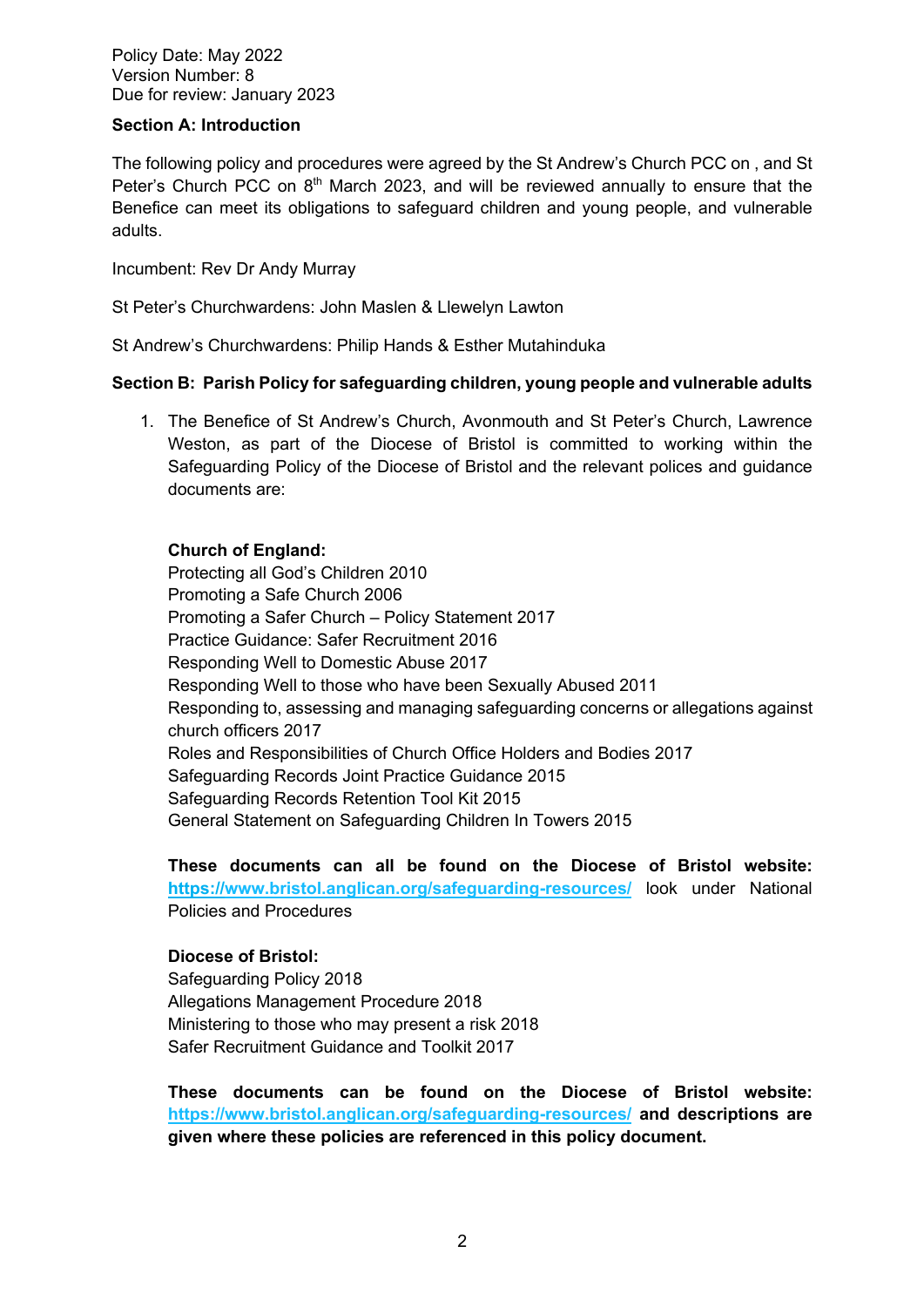#### **Statutory Guidance:**

**Working Together 2018:** This guidance from the Department of Education describes safeguarding processes and the safeguards that every organisation must have in place, including faith organisations, when safeguarding children. See the guidance at https://www/gov.uk/government/publications/working-together-to-safeguard-children-- 2 Or online: www.workingtogetheronline.co.uk

**Care and Support Statutory Guidance 2016:** This is guidance from the Department of Health which describes safeguarding processes for adults and the responsibilities of different organisations:

https:www.gov.uk/government/publications/care-act-statutory-guidance/care-andsupport-statutory-guidance#safeguarding-1

# 2. IF YOU SUSPECT A CHILD OR YOUNG PERSON IS AT RISK OF ABUSE, THE ONE THING YOU MUST NOT DO IS NOTHING

It is the responsibility of all members of the Benefice of St Andrew's and St Peter's to give paramount importance to the nurture and care of children, young people and vulnerable adults in a safe and secure environment. It is about preventing harm to children and adults wherever possible.

#### **We recognise that:**

- The welfare of the child, young person or vulnerable adult is paramount.
- Everyone has different levels of vulnerability and each of us may be regarded as vulnerable at some time in our lives
- All children, young people and adults who may be vulnerable (regardless of age, disability, gender, marriage and civil partnership, pregnancy, maternity, race, religion or belief, sex or sexual orientation) have the right to equal protection from all types of harm or abuse which can occur in all families and communities.
- Working in partnership with children, young people, vulnerable adults and their parents, carers and other agencies is essential in promoting their welfare.

#### **We will develop a culture in our Benefice that:**

- Enables a safe and caring community to provide a loving environment where there is a culture of 'informed vigilance' as to the dangers of abuse.
- Enables and encourages concerns to be raised and responded to openly and consistently and protects children, young people and adults who may be vulnerable from actual or potential harm.
- Ensures all people feel welcomed, respected and safe from abuse.
- Values, listens to and respects children, young people and adults who may be vulnerable, encouraging them to be active contributors to the church community.
- Encourages adults who may be vulnerable to lead as independent a life as possible.

The Benefice churches of St Andrew's and St Peter's both have Parish Safeguarding Officer(s) appointed by the PCC. The Parish Safeguarding Officer(s) name(s) and photograph(s) are displayed on the church noticeboard, which will be in a prominent position and clearly labelled.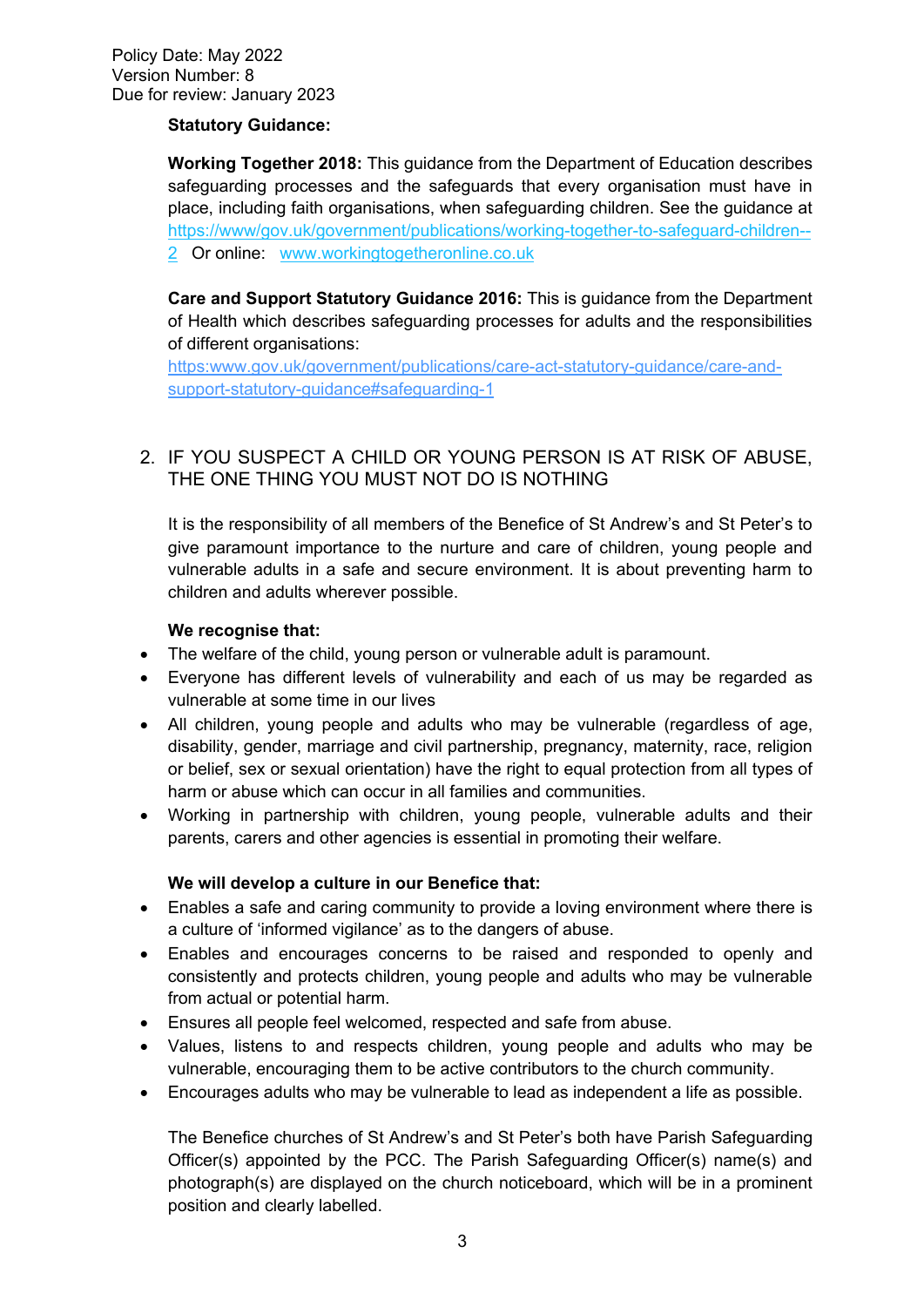#### **When concerns are raised we will:**

- Respond without delay to every concern raised that a child, young person or vulnerable adult may have been harmed, or may be at risk of harm, through abuse or neglect.
- Work with police, local authority and other partners in any investigation, including where allegations are made against a member of the Church community.
- Challenge any abuse of power, especially by anyone in a position of trust.

# **If abuse has occurred we will ensure:**

- Informed and appropriate pastoral care is offered to any child, young person or adult who has suffered abuse, including support to make a complaint if so desired.
- Supervision is provided for any member of the Church Community known to pose a risk of harm to others.
- Appropriate pastoral care is provided to any member of our church against whom an allegation is made.

# **SECTION C: Procedure for the appointment of paid and volunteer staff**

The Benefice of St Andrew's, Avonmouth and St Peter's, Lawrence Weston adheres to the Church of England policy "Safer Recruitment, 2016": https://www.bristol.anglican.org/documents/c-e-safer-recruitment-2016/

- 1. All paid and volunteer jobs with a leadership responsibility within the church, which bring people into regular contact with children, young people and vulnerable adults will have a description of the post and what is involved in doing it. Job descriptions will be prepared by the person(s) responsible for the particular area of ministry.
- 2. The PCC is responsible for 'employing' all workers (whether paid or volunteer) and all staff and volunteers will have a named supervisor.
- 3. There will be appropriate application forms for all paid and volunteer posts. Information on such forms will be treated as confidential and stored securely in a locked cabinet.
- 4. References must be taken up. Where anxiety is raised, further advice may be sought from the Diocesan Safeguarding Adviser.
- 5. Suitable candidates for volunteer posts will have worshipped at St Andrew's or St Peter's for a minimum period of six months except in exceptional circumstances (the incumbent and Parish Safeguarding Officer will be consulted in all instances). Candidates will be interviewed by the appropriate Church Leader, and the responsibilities of the candidate and of the church will be made clear.
- 6. All appropriate criminal record checks will be undertaken before the applicant starts in post and all eligible staff and volunteers will have a repeat DBS disclosure every 5 years. Any lapsed DBS check will require the post holder to stand down until the check has been completed.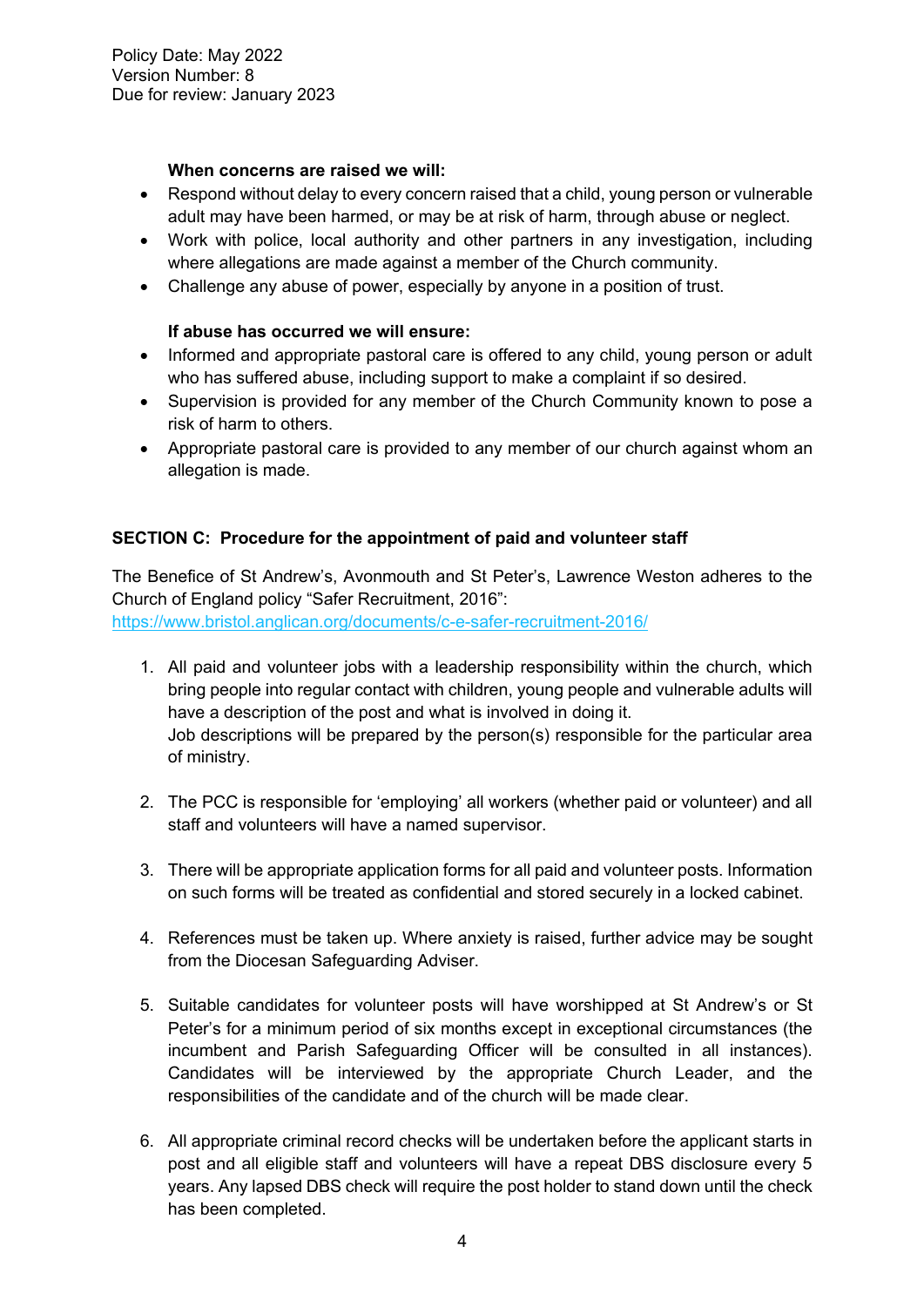- 7. The person appointed will sign the safe recruitment form indicating that they have read and understood the role description, and Safeguarding policy, and will comply with the expectations laid out in both documents.
- 8. The Parish Safeguarding Officer or the Recruiting Team will inform the PCC about all appointments.
- 9. There will be a probationary period of 3 months for all paid and volunteer staff, including those employed on a permanent basis, with a review before the period comes to an end. Those involved in temporary posts (e.g. holiday club) should be offered a debriefing meeting and a note made of any safeguarding concerns.
- 10. Anyone working in a continuing way will have an annual review with the appropriate Ministry Leader.
- 11. Training will be available for those working with children, young people or vulnerable adults. This will include both induction training and three-yearly training updates in line with the current Diocesan Training Plan. Information about the Safeguarding Policy should be part of regular training.

#### **SECTION D: Health and Safety**

- 1. An up to date First-Aid Kit should be available at all times. This will be maintained by the Church Wardens.
- 2. All accidents should be recorded in the Accident Book, indicating what happened, when, who was present and who was affected by the accident. The report should be signed and dated and a copy held in the benefice office.
- 3. Incidents which occur which could give rise to an accident in the future should be noted and reported to the Ministry Leader for future reference in order that steps may be taken to avoid such accidents.
- 4. A register should be kept of attendance at all children's and youth groups, including a list of the adults who were present. Parental consent should be obtained for regular attendance at all Youth and Children's groups. These records will be kept by the children's & youth ministry leaders, and then archived at the end of the each year, by the PSO, who will keep these records indefinitely in a locked cabinet.
- 5. Church premises will not be used to provide sleeping accommodation without the specific permission of the PCC
- 6. If a church group wishes to take a party of young people on a day trip or for residential activities they should ensure that parental consent to the trip, risk assessments, health forms etc are properly completed.
- 7. Risk assessments should be completed for all unusual activities.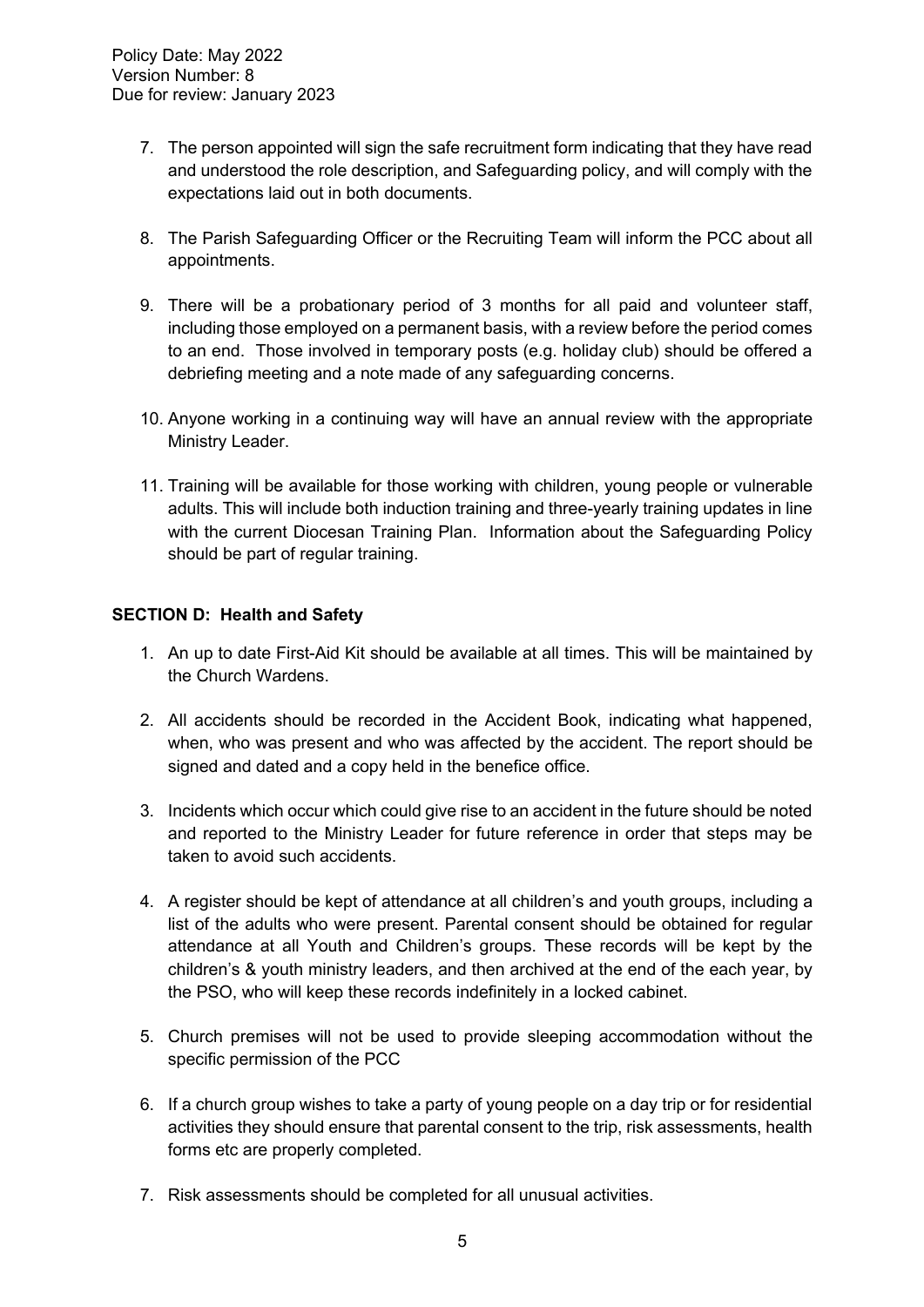#### **SECTION E: Insurance**

- 1. A comprehensive insurance policy is in place
- 2. Organisations which use the building may need to have their own additional insurance arrangements.
- 3. Where children are being taken out, the organisers must ensure that there is appropriate insurance cover for transport to and from the activities involved. The PCC needs to be informed of all planned external activities; alternatively the Leadership team can be consulted on behalf of the PCC if there is no PCC meeting in advance of the trip.

# **SECTION F: Staffing levels**

- 1. Those responsible for organising particular activities need to think carefully about safe staffing levels, taking into account the age ranges of the children involved, any special needs they may have, the nature of the activities, and staff qualifications where that is appropriate (e.g. if groups of children are being taken swimming).
- 2. The number of adults needs to be increased to take account of the factors above e.g. if groups are being taken out on a trip to take account of potential dangers and risks. The number of adults needed to deal with under-3s should ensure that noone would have to carry more than 2 children in the event of a fire or other emergency. If there are children with disabilities they will need special consideration.
- 3. Specific ratios are recommended for the number of children to adults, and it is necessary to be aware and plan these levels. Wherever possible there should always be two adults with any group of children, however small the group. We recommend:

| Age of<br>Children         | Maximum group size<br>with TWO ADULTS | <b>ADDITIONAL Adults required</b>                                       |
|----------------------------|---------------------------------------|-------------------------------------------------------------------------|
| Aged 0-2 years             |                                       | For additional children up to a maximum<br>of 2 – one additional adult  |
| Aged 2-3 years             | 8                                     | For additional children up to a maximum<br>of 4 – one additional adult  |
| Aged 3-8 years             | 16                                    | For additional children up to a maximum<br>of 8 – one additional adult  |
| Over the age of<br>8 years | 20                                    | For additional children up to a maximum<br>of 12 - one additional adult |

4. It can be helpful to check that there is a first-aider present on site.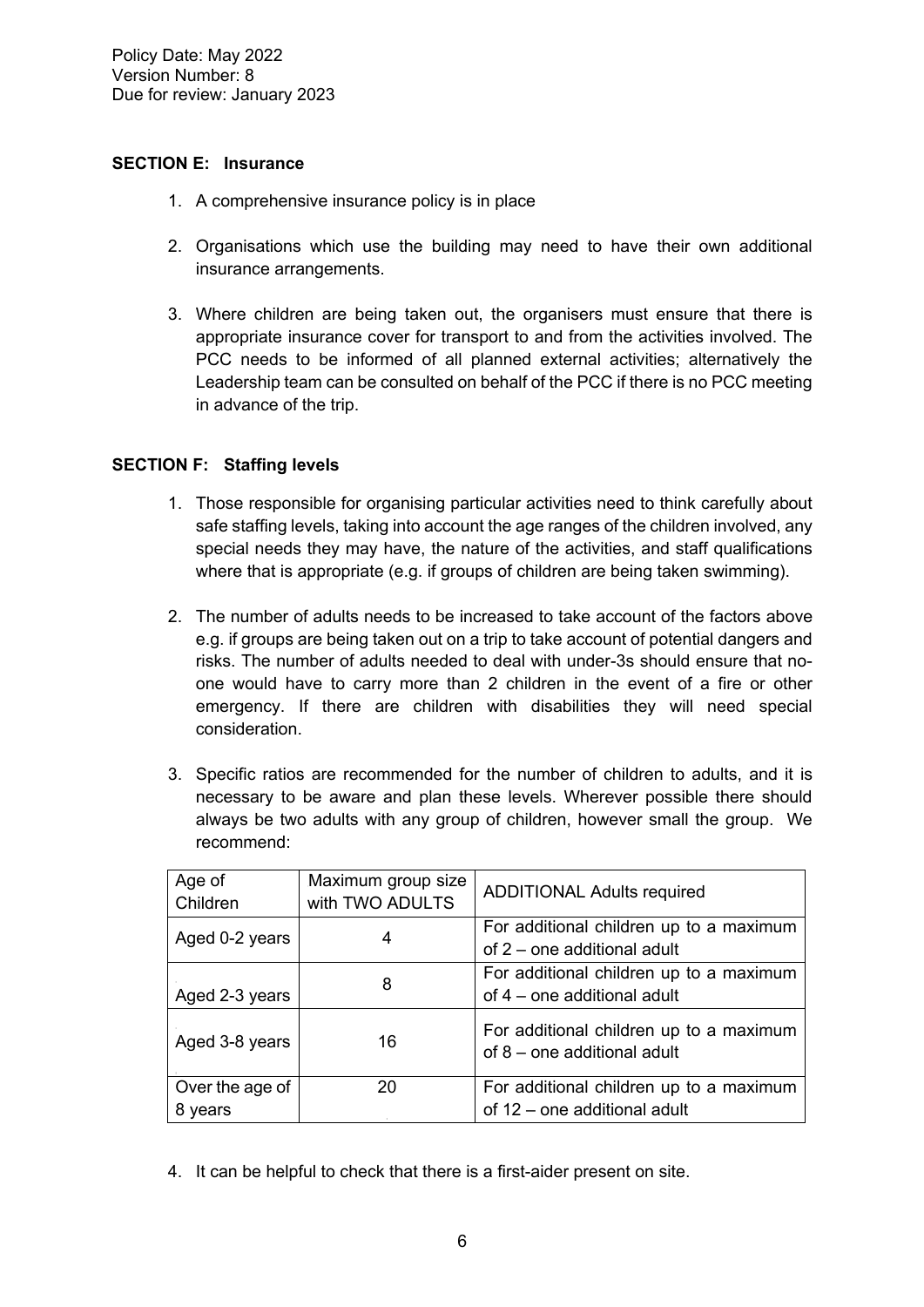- 5. Where other organisations are using church premises they should meet the staffing requirements of their registering authority or umbrella organisation.
- 6. A married couple, or a couple in a close personal relationship, should not be the only leaders of a group. However, as long as there are other adult leaders present, a married couple can count as two individuals for the purpose of the adult/child ratios above.
- 7. No children or young people under the age of 18yrs will be left in overall charge of other children and young people. A volunteer leader under the age of 18 does not count as an adult in the required child/adult ratios.

# **SECTION G: Practical Considerations for groups & activities**

- 1. **Toileting:** Parents are asked to take their children to the toilet prior to leaving them to be registered in their group. **Pre-school Children (age 5 and under):** A female leader will accompany the child to the toilet. The leader should wait outside the closed cubicle door unless the child requires assistance, and should be within eyeshot of another leader. The cubicle door must not be closed with the leader and child inside. The child and leader must wash their hands with soap before returning to their group. **Older Children:** Leader will allow individual children to go to the toilet at their discretion.
- 2. **Physical Contact**: One of the aims of the following guidelines is for us as a church to provide a warm, nurturing environment for children and young people whilst avoiding any inappropriate behaviour. It may be appropriate to comfort a child or young person who has either hurt him/herself or is distressed, but adults should be encouraged to take their cue from the child/young person. Try to make sure other adults are around. Child abuse is harm of a very serious nature. It is unlikely that appropriate physical contact in the course of work with children and young people could by misconstrued as abuse if the following guidelines are followed:
	- All volunteers must work with, or within sight of, another adult.
	- If any activity requires physical contact make sure that the child/young person and their parents are aware of this and its nature.
	- There must be no physical punishment of any kind.
	- Avoid physically rough games. In the light of these guidelines each group will have discussed what is appropriate within that group
	- Avoid unnecessary touch.
	- Avoid taking young children to the toilet, but when unavoidable make sure another adult is informed or organise a toilet break for the whole group.
	- First aid should be administered by someone suitably qualified and with others present. The child should administer possible first aid itself.
	- Very occasionally it may be necessary to restrain a child or young person who is harming him/herself or others. If possible, try to make sure there is another adult present. Use the least possible force and inform the parents as soon as possible.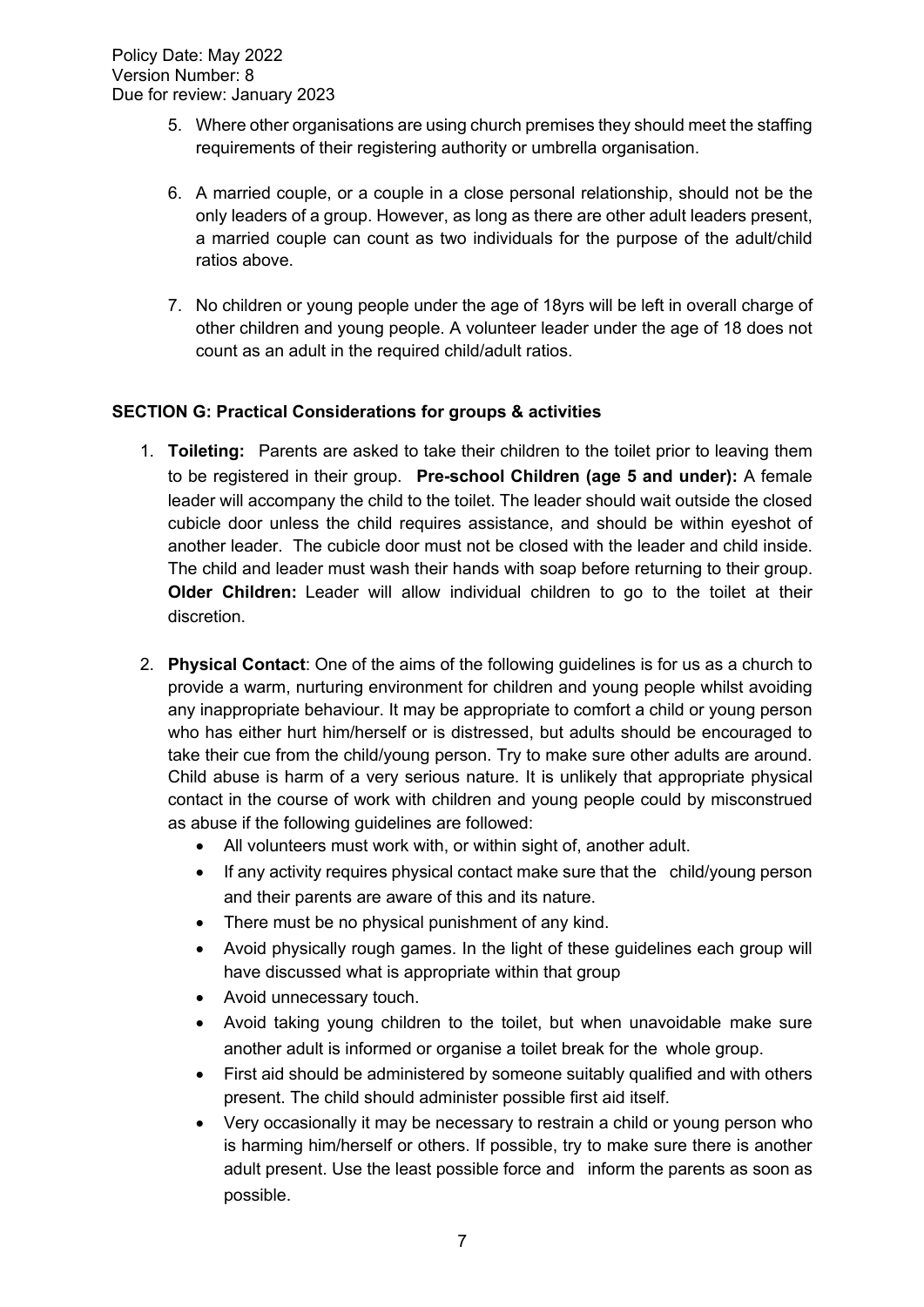- All significant incidents of physical touching (e.g. restraining a child or young person who is violent, physically removing a young person from the group, or preventing a young person from entering the group) that could give rise to concern or complaint should be recorded in the incident book and be reported to the PSOs.
- All physical contact should be an appropriate response to the child/ young person's needs and not the needs of the adult (i.e. initiated by the child/cue from the child).
- Colleagues must be prepared to support each other.
- Other adults should be prepared to speak out and take necessary action if any adult is behaving inappropriately and make sure the PSOs are aware of the situation.
- **3. Unaccompanied children:** Sometimes children and young people may attend worship or specific groups, apparently without the knowledge of their parents. No hard and fast guidelines can be given, and the age of the child/ young person should be taken into consideration. The following points may assist:
	- Establish whether the child/ young person attends with his/her parents'/guardians' knowledge, or at least without his/her parents'/ guardians' objections.
	- Establish their contact details (address and home telephone number). Include these on the register/ signing in book.
	- Provide information about the group to the child to take to his/her parent/ guardian and a registration form. Inform the child or young person that they can enter but if they wish to come to the group on a regular basis, they should ask their parent to fill in the registration form and bring it along next time.
	- If someone turns up for a second time without their registration form we would phone the parent/ guardian to gain verbal consent and explain to the parent/ guardian that we need the form for the next time.
	- If there are very exceptional circumstances where a child is vulnerable and doesn't want to seek parental consent, they can keep coming only after the situation has been checked with one of the church PSOs/Vicar.
	- Bear in mind that the child may have some school, home or personal difficulties, which s/he may not be willing to disclose, and which need sensitive handling.
	- Remember that, for an unaccompanied child/young person, Church may be a rare 'safe place.'
- 4. **Photographs. Website & Media:** Careful consideration will be given as to why photographs are to be taken of children and what their subsequent use might be.
	- Permission will be obtained from parents before photographs of their children are taken
	- Permission will be obtained from parents if photographs of their children are to be used for publicity purposes, either on flyers or on the church website. Care will be taken to try to obscure individual faces and not allocate names to individuals in any photographs posted in a public place (e.g. Notice Boards, church magazine, website etc.)
	- Photos or videos of children or young people attending church activities must not be posted onto personal social media sites online. Where a parent/guardian has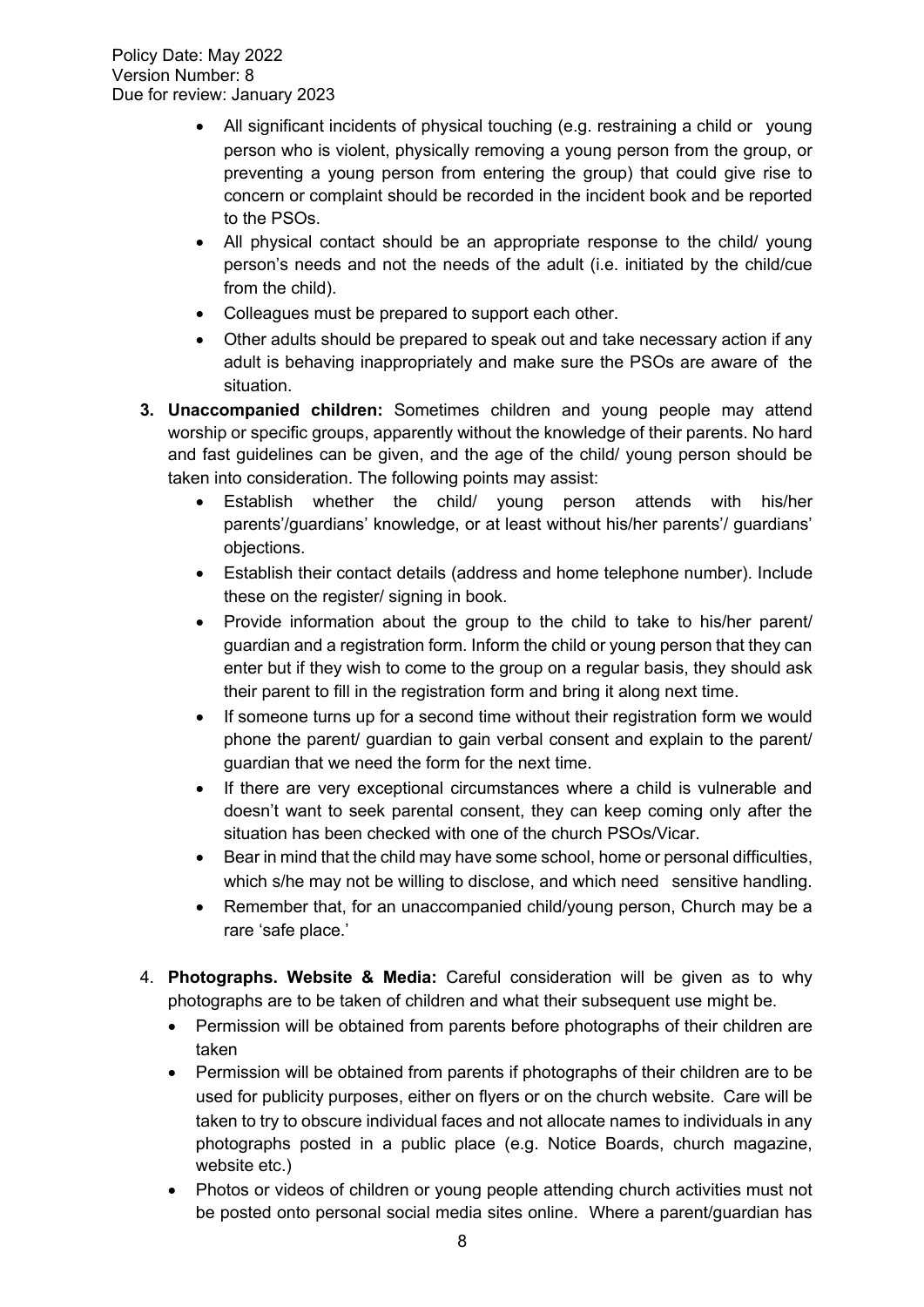#### Policy Date: May 2022 Version Number: 8 Due for review: January 2023

given permission for photos of their children to be used for publicity purposes, images/video may be uploaded onto the church Facebook or Twitter pages.

#### 5. **Social Media:**

#### **Introduction**

Social Media sites enable users to create and share content and keep in touch with other users, including maintaining a profile on a networking site such as Facebook, Twitter, Instagram, Snapchat; writing or commenting on a blog, whether your own or that of another person, and taking part in discussions on web forums or message boards. For many, especially young people, using social media is an extension of physical face-to-face relationships. It is therefore important that churches also engage with their community and worshippers through these platforms. However, this must be done safely to avoid the risk of:

- ! Forming inappropriate relationships
- ! Saying things you should not, such as offensive, sexual or suggestive comments
- ! Blurring the boundaries between public/work ministry and your private life
- Grooming and impersonation
- **•** Bullying and harassment

#### **Mobile phones**

It is our intention that church ministry staff/clergy are supplied with a mobile phone line, dedicated for work purposes. Ministry staff/Clergy to provide a phone handset for this purpose. Having a separate work phone allows for the phone to be switched off outside working hours, and for usage to be accountable. This means that the work phone number is the only number that is given out to the church or community contacts, and the church officer's personal number can remain private. Texts or conversations that raise concerns should be saved and passed on to the named person or the PSO/incumbent (or if unavailable the DSA).

It is recognised that ministry staff who do not communicate directly with children, young people or vulnerable adults are not obliged to use a work phone line or social media account. If the member of staff/clergy wishes to continue using their own private mobile phone number, they may do so with the agreement of their line manager.

#### **The role of the PCC**

The PCC agrees that St Andrew's & St Peter's Churches may use Facebook as part of their mission and ministry, and that posts and Facebook messages are overseen by the church office. Church ministry staff also have the ability to communicate with parishioners via these church Facebook accounts. Where there are Facebook or similar online groups set up on the church's behalf, the PCC to ensure there is a **named person** to whom all workers are accountable.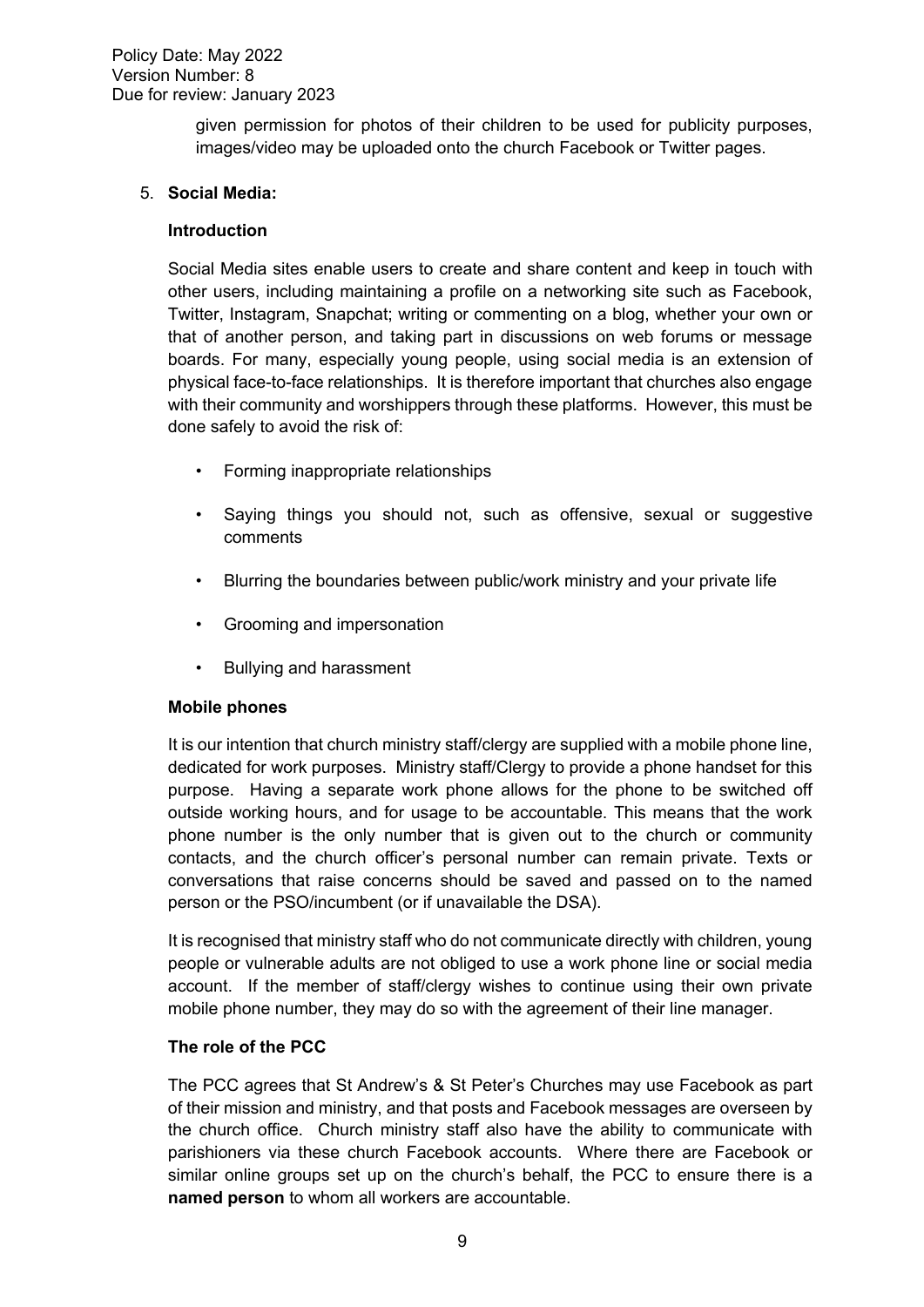The **named person** must be a church officer, and should be aware of the social media account name and password so that they can at any time log on to the account to monitor the communications.

The **Named person** to be proactive in fulfilling this role.

#### *The named officer for our Benefice is Esther Mutahinduka (Church Warden)*

Communications to be shared with the **named person**. Church officers to remain bound by professional rules of confidentiality. Where there is concern that a young person or adult is at risk of abuse, or they themselves pose a risk of abuse to others, safeguarding procedures must always be followed.

#### **Church Officers to:**

- have eyes open and be vigilant
- Maintain the utmost integrity honesty, transparency, consistency and accountability are key. Treat online communication with children, young people and adults as you would communication that is face to face. Always maintain the same level of confidentiality.
- ! Report any safeguarding concerns that arise on social media to the Parish Safeguarding Officer (PSO) and the Diocesan Safeguarding Advisor (DSA)
- Always assume that everything you write is permanent and may be viewed by anyone at any time; and that everything can be traced back to you personally as well as to your colleagues or the church. Always think before you post.
- ! Draw clear boundaries around your social media usage associated with your private life and your use of different social media for public ministry. Keep church accounts and profiles separate from personal social media accounts (e.g. only use a Facebook page, Twitter or blogs for public ministry, while keeping a separate Facebook profile for private life.
- ! Always ask parents/carers for written consent to:
	- 1. Use and store photographs of children/young people from activities or events in official church publications, or on the church's social media, website and displays.
	- 2. Use telephone, text message, email and other messaging services to communicate with young people
	- 3. Allow young people to connect to the church's social media pages
- ! Only use an approved church/ministry account to communicate with children, young people and/or vulnerable adults. The **named person** should be able to access this and review conversations, and the account should be visible to young people and their parents. Young people must be made aware that any communication will be viewed by all users. Save any messages and threads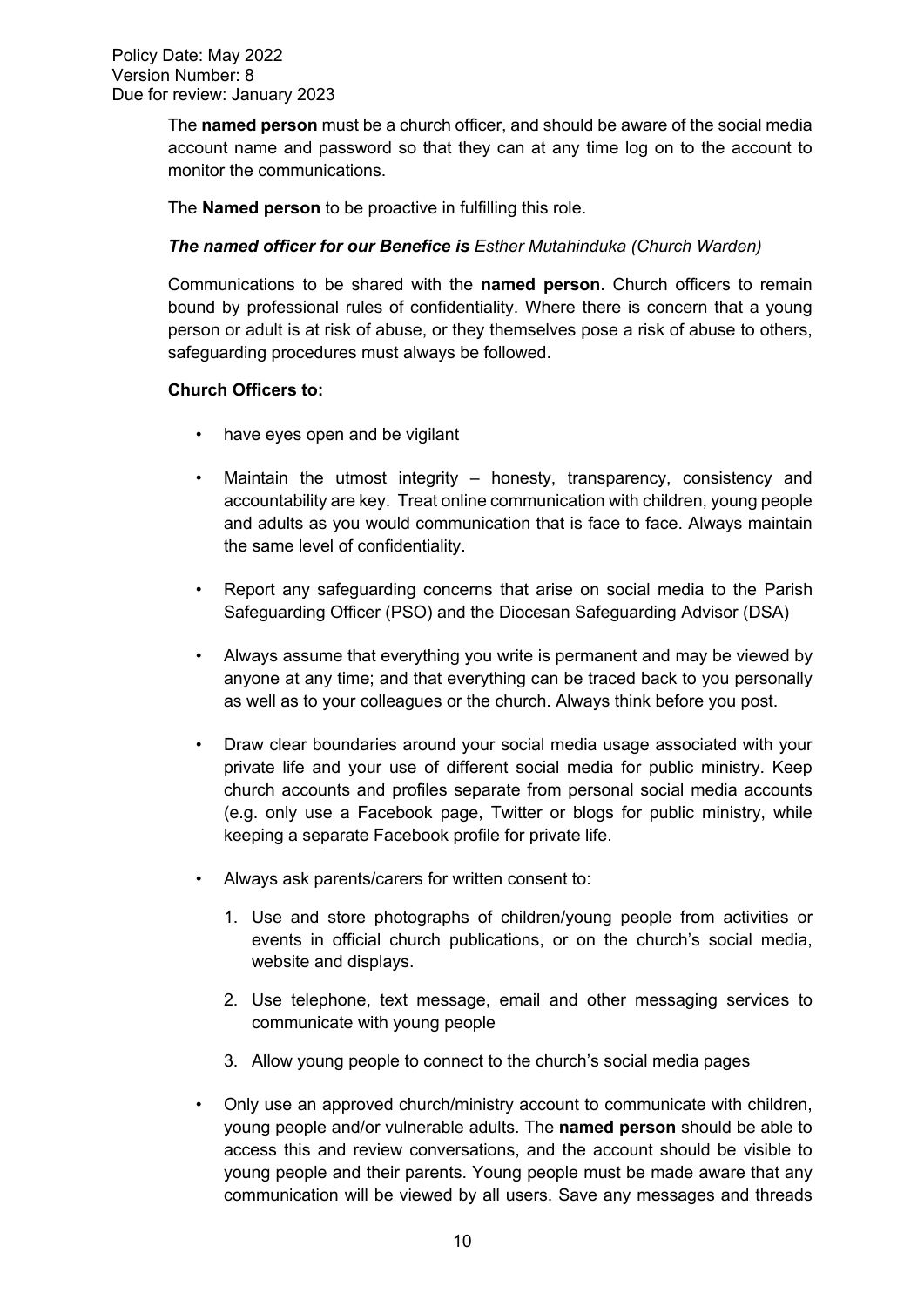through social networking sites, so that you can provide evidence to the named person of your exchange when required.

- Avoid one-to-one communication with a child or young person.
- ! Use clear and unambiguous language in all communications and avoid abbreviations that could be misinterpreted.
- Save and download to hard copy any inappropriate material received through social networking sites or other electronic means and show immediately to the **named person,** PSO, incumbent or, if appropriate the DSA.
- Use passwords and log off promptly after use to ensure that nobody else can use social media pretending to be you.

#### **Do not:**

- ! Use a personal Facebook or any other social media account in your work with children, young people or vulnerable adults.
- Add children, young people or vulnerable adults as friends on your personal accounts.
- ! Facebook stalk (i.e. dig through people's Facebook pages to find out about them)
- Say anything on social media that you would not be happy saying in a public meeting, to someone's face, writing in a local newspaper on on headed notepaper.
- ! Comment on photos or posts, or share content unless appropriate to your church role.
- Use visual medial (e.g. Skype, Facetime) for one-to-one conversations with young people – use only in group settings.

#### **In particular, do not allow content to contain or share links to other sites that contain:**

- ! Libellous, defamatory, bullying or harassing statements.
- Breaches of copyright and data protection.
- Material of an illegal nature.
- . Offensive sexual or abusive references
- . Inappropriate language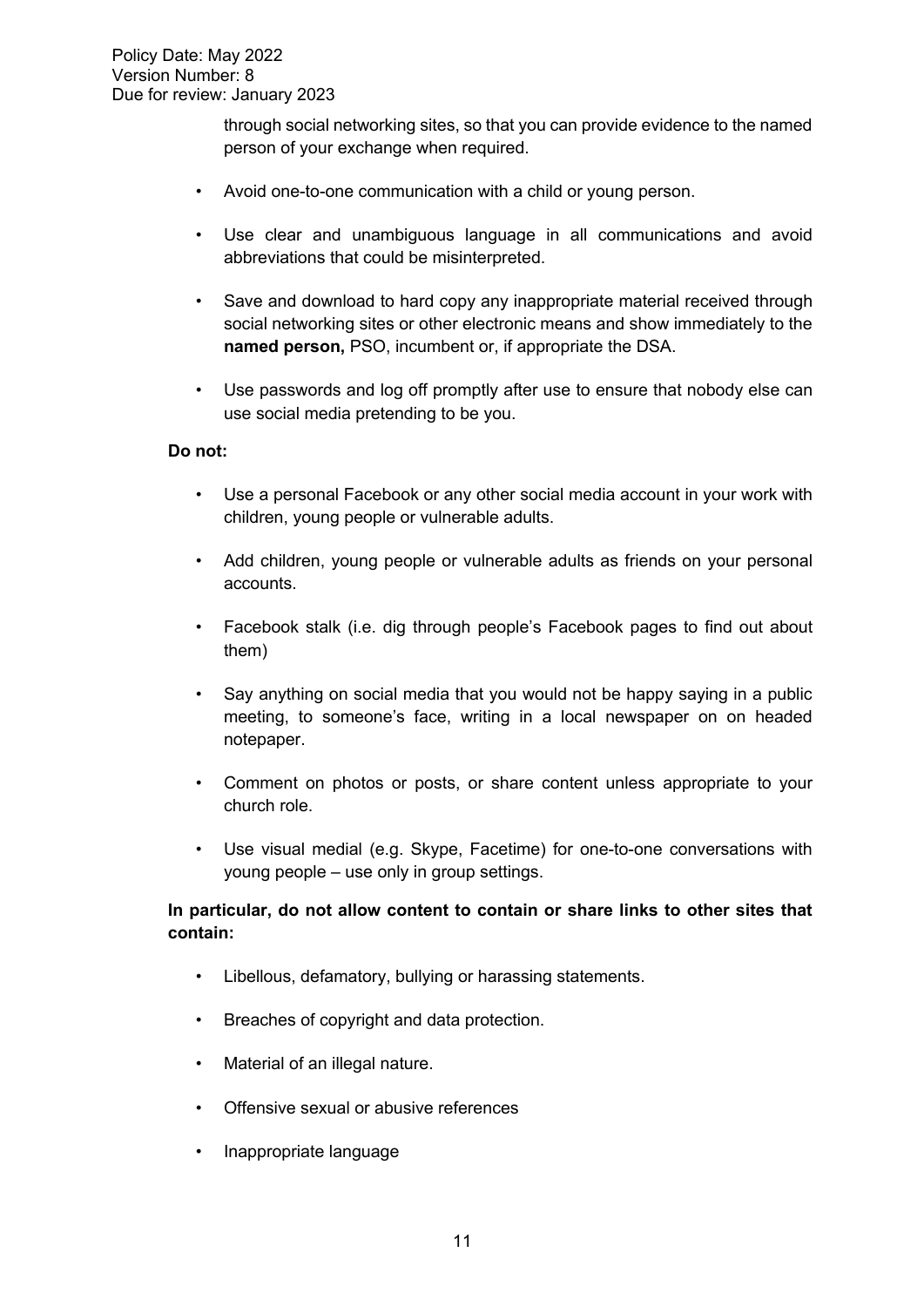Policy Date: May 2022 Version Number: 8 Due for review: January 2023

> ! Anything which may be harmful to a child, young person or vulnerable adult, or which may bring the church into disrepute or compromise its reputation.

# **SECTION H: What to do when a child or vulnerable adult tells you they have been abused.**

It is not easy to give precise guidance but the following is a guideline to what to say:

#### **General Points:**

- Above all else, listen, listen, and listen!
- Show acceptance of what the child says, however unlikely it seems
- Keep calm
- Look at the child directly
- Be honest
- Let them know you will need to tell someone else don't promise confidentiality
- Even when a child has broken a rule they are not to blame for the abuse
- Be aware the child may have been threatened
- Never push for information. If the child decides not to tell you after all, then accept that and let the child know that you are always ready to listen.

#### **Helpful things you might say or convey:**

- I believe you (or showing acceptance of what the child says)
- I am glad you have told me
- It's not your fault
- I will help you

#### **Things to avoid saying or doing:**

- Why didn't you tell anyone before?
- I can't believe it
- Are you sure this is true?
- Never make false promises
- Never make statements such as 'I am shocked, don't tell anyone else.'

#### **Concluding:**

- Reassure the child that they were right to tell you and that you believe them
- Let the child know what you are going to do next and that you will let them know what happens.
- Report your discussion to the PSO or Vicar for advice. If the PSOs or Vicar are implicated then telephone then telephone the Bristol Diocesan Child Protection Adviser, or 'First Response' if they are unavailable (contact numbers are available at the end of this document)
- Consider your own feelings and get confidential pastoral support if needed.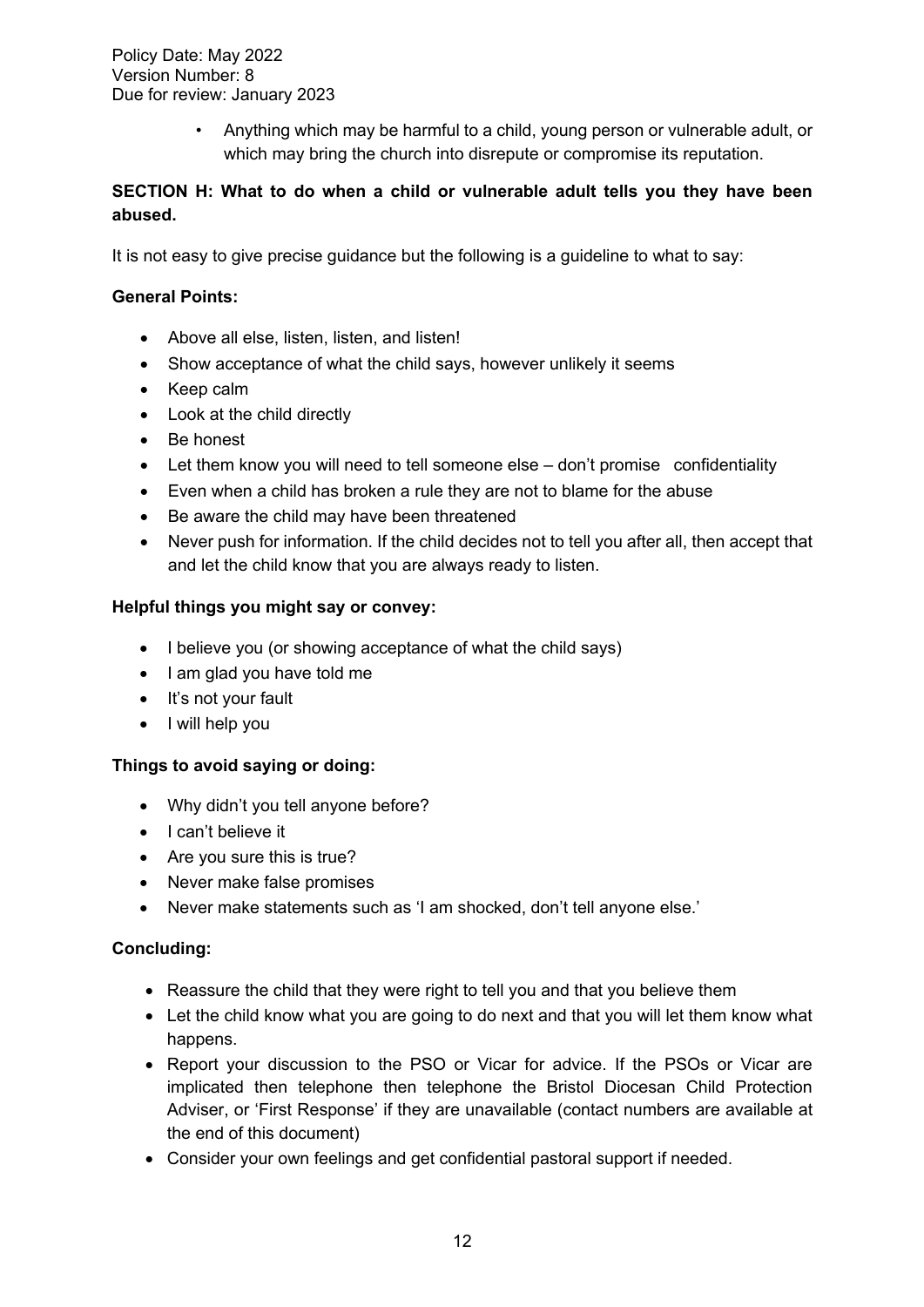# **SECTION I: What to do after a child or vulnerable adult has disclosed incidents of abuse to you**

- Under no circumstances should a church volunteer or employee investigate allegations of abuse.
- Make notes as soon as possible (preferably within one hour of the child talking to you), writing down exactly what the child said and when he/she said it, what you said in reply and what was happening immediately beforehand e.g. description of the activity.
- Record dates and times of these events and when you made the record.
- Keep all hand written notes, even if subsequently typed. Such records should be kept for an indefinite period in a secure place.
- Take action to report the disclosure of abuse to the PSO or Vicar immediately
- You should not discuss your suspicions or allegations with anyone other than the PSOs or Vicar.
- Once a child has talked about abuse and PSO/Vicar has been informed, they will follow the Diocesan reporting procedures. They should consider whether or not it is safe for a child to return home to a potentially abusive situation. On rare occasions it may be necessary to take immediate action to contact Social Services (First Response) and/or the police to discuss putting into effect safety measures for the child so that they do not return home. The PSOs or Vicar will make this decision.

# **SECTION J: What to do when you have suspicions or concerns of abuse or have received information that may point to abuse**

The correct course of action is:

- Keep a written report of the concerns and decisions made, with outcomes and other relevant details. Keep the report in a safe place
- Do not ignore your concerns, but take advice on what to do.
- Act quickly. It is important to take advice on the same day.
- Inform and discuss with the PSO. The PSO may already be aware of other concerns about the child or family and your information may help to fill out the picture
- You may also wish contact the Diocesan Safeguarding Adviser for further advice

# **IF YOU SUSPECT A CHILD OR VULNERABLE ADULT IS AT RISK OF ABUSE, THE ONE THING YOU MUST NOT DO IS NOTHING**